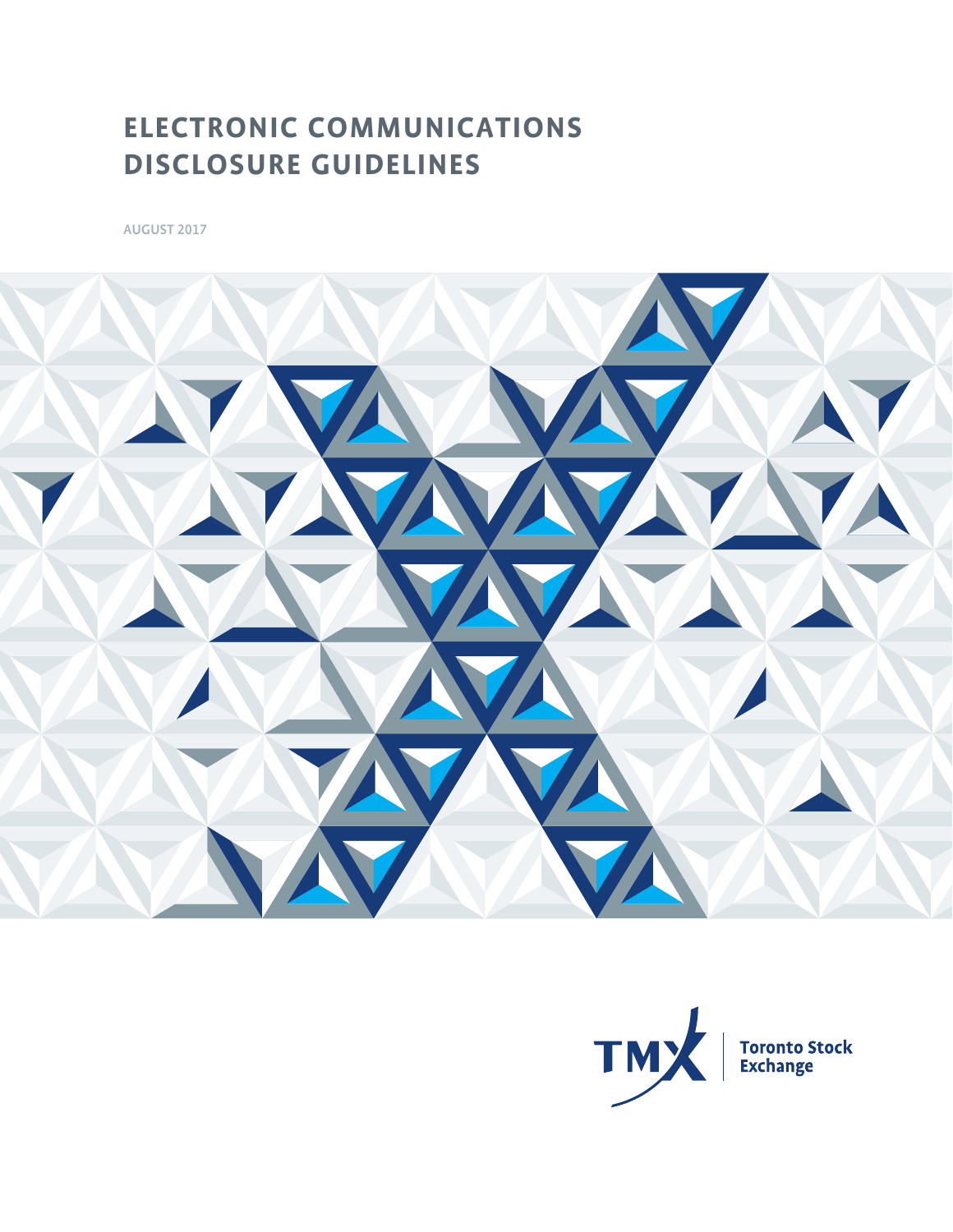## TABLE OF CONTENTS

| <b>INTRODUCTION</b>                         |    |
|---------------------------------------------|----|
| <b>APPLICABLE DISCLOSURE STANDARDS</b>      | 3. |
| <b>ELECTRONIC COMMUNICATIONS GUIDELINES</b> |    |
| <b>MAINTAINING SITE INTEGRITY</b>           | 9  |
| TORONTO STOCK EXCHANGE                      |    |
| <b>MONITORING OF THE INTERNET</b>           |    |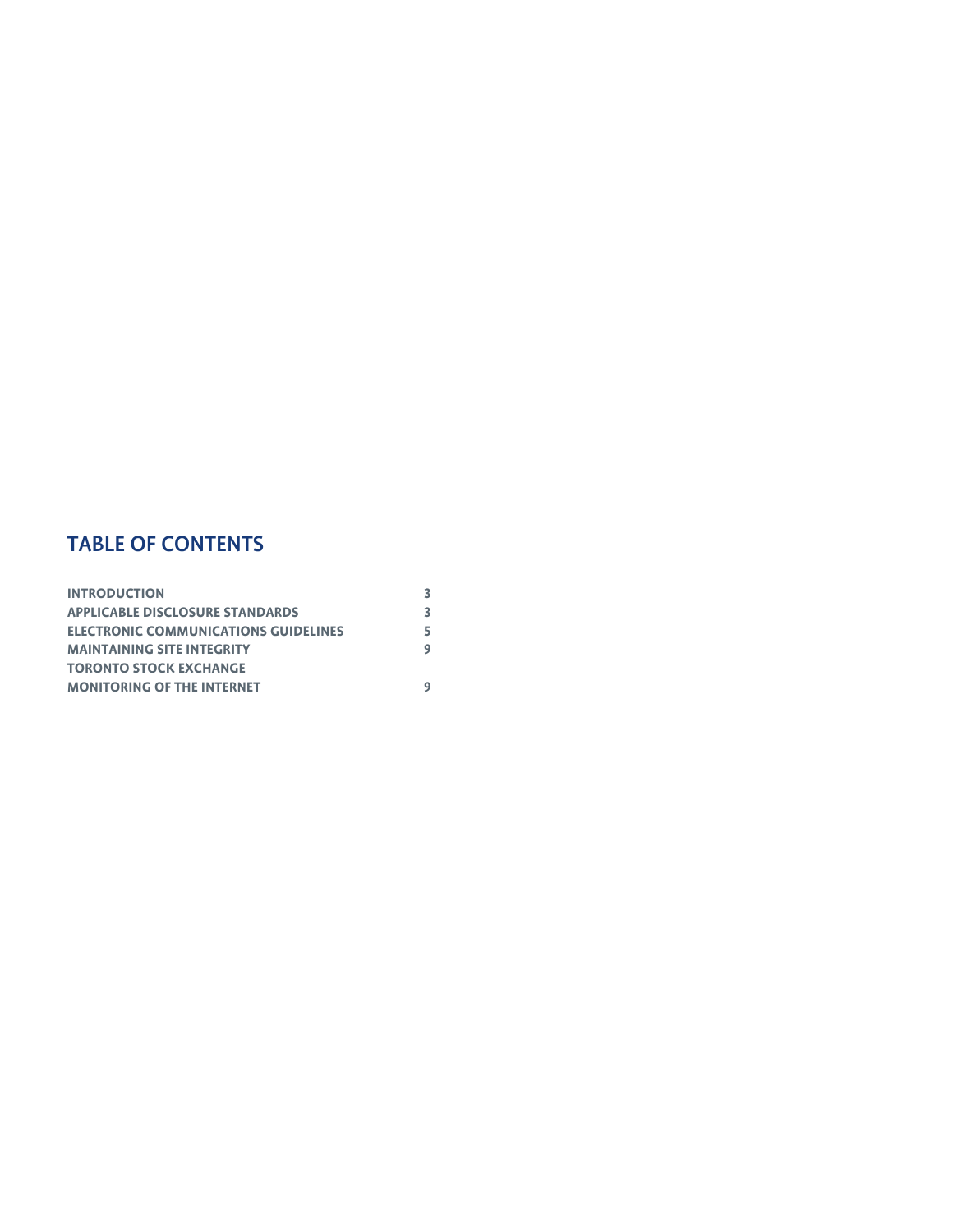The Internet allows for relevant information to be instantaneously and simultaneously available to an investor. But the Internet also poses regulatory challenges. In a world in which information is more readily available than ever, it is more important than ever that it be accurate, timely and up-to-date. With this in mind, Toronto Stock Exchange (TSX) has developed these electronic communications guidelines to assist listed issuers to meet their investors' informational needs.

Section 423.11 (Applicable Disclosure Guidelines) reminds issuers that applicable disclosure rules apply to all corporate disclosure through electronic communications and must be followed by each issuer. Disclosure of information by an issuer through its web site or e-mail will not satisfy the issuer's disclosure obligations. The issuer must continue to use traditional means of dissemination. Section 423.12 (Electronic Communications Guidelines) sets out the guidelines that apply directly to the Internet and other electronic media. The overall objective of the guidelines is to encourage the use of electronic media to make investor information accessible, accurate and timely. The challenge of regulating electronic media is to ensure that regulatory concerns are addressed without impeding innovation.

*These guidelines should be read with TSX's Timely Disclosure requirements and related guidelines ("TSX Timely Disclosure Policy").*

## Introduction

Web sites, electronic mail ("e-mail") and other channels available on the Internet are media of communication available to listed issuers for corporate disclosure. Each of these media provides opportunities for an issuer to broadly disseminate investor relations information. There are, however, a number of issues that an issuer must consider when it goes online. Investor relations information that is disclosed electronically using these new media should be viewed by the issuer as an extension of its formal corporate disclosure record. As such, these electronic communications are subject to securities laws and TSX standards and should not be viewed merely as a promotional tool.

TSX strongly recommends that all listed issuers make investor relations information available on their web site.

Current securities filings of listed issuers such as financial statements, Annual Information Forms, annual reports and prospectuses are maintained on SEDAR. In addition, TSX maintains a profile page on each listed issuer on its web site ("[tsx.com"](http://tsx.com/)). Further, many news wire services post listed issuer news releases on their web sites. Since these various sites are not all connected, it may be difficult and time consuming for an investor to search the Internet and obtain all relevant investor relations information about a particular issuer. If an issuer creates its own web site, it can ensure that all of its investor relations information is available through one site and can provide more information than is currently available online. For example, SEDAR contains only mandatory corporate filings, while an issuer's site may carry a wealth of supplemental information, such as fact sheets, fact books, slides of investor presentations, transcripts of investor relations conferences and webcasts.

Disclosure by the Internet alone will not meet an issuer's disclosure requirements and an issuer must continue to use traditional means of dissemination.

Electronic communications do not reach all investors. Investors who have access to the Internet will be unaware that new information is available unless the issuer notifies them of an update.

## Applicable Disclosure Standards

Distribution of information via a web site, e-mail or otherwise via the Internet is subject to the same laws as traditional forms of dissemination such as news releases. In establishing electronic communications, an issuer should have special regard to disclosure requirements under all applicable securities laws. Issuers should refer to *TSX Timely Disclosure Policy*, National Policy 51-201 *Disclosure Standards*, National Policy 11-201 *Electronic Delivery of Documents*, and National Policy 47-201 *Trading Securities Using the Internet and Other Electronic Means*. Issuers should be aware of disclosure requirements in all jurisdictions in which they are reporting issuers. Also, there are constant developments regarding electronic disclosure of material information by issuers and issuers must be aware of the impact of all such developments on their disclosure practices.

These standards apply to all corporate disclosure through electronic communications and must be followed by each issuer.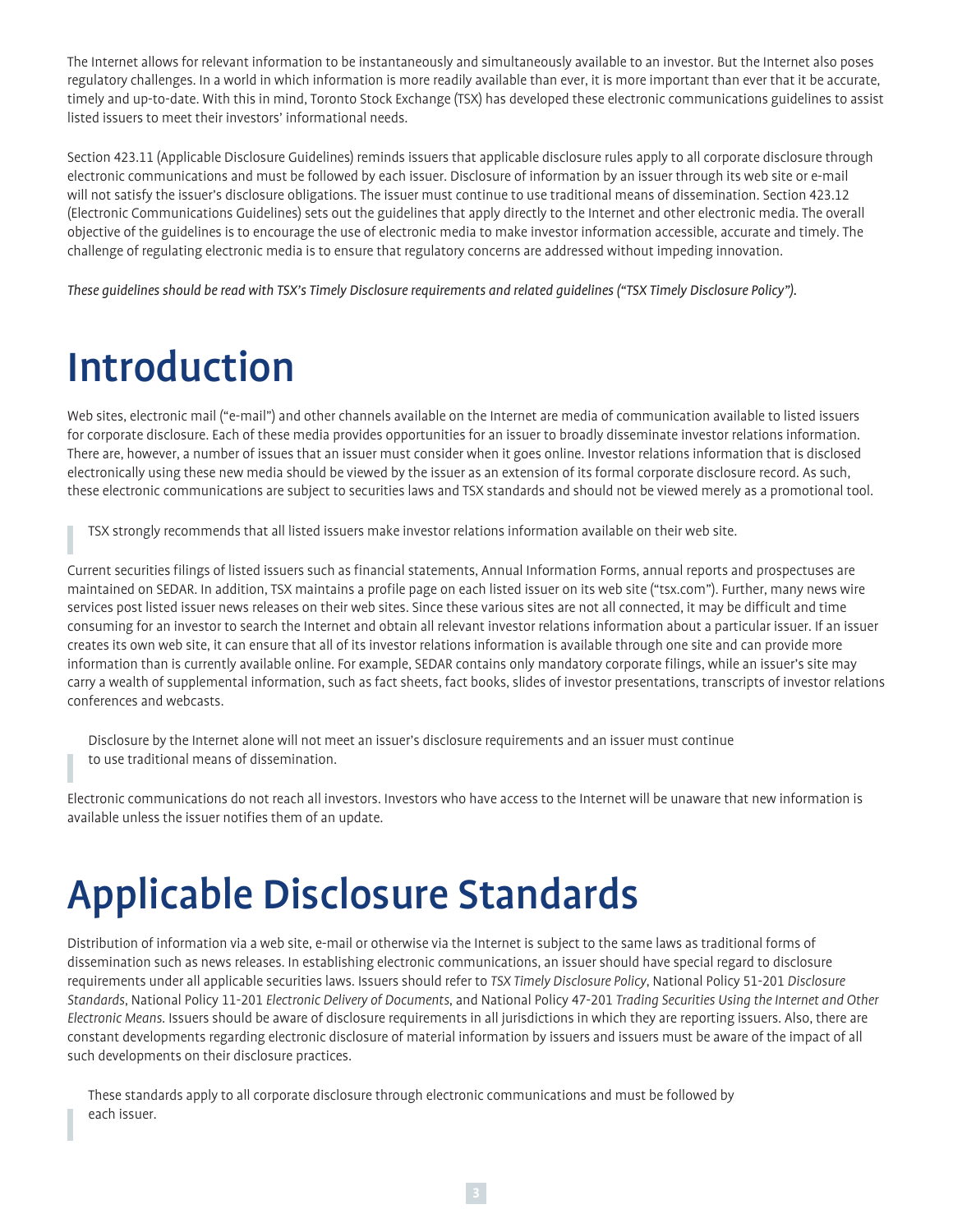## 1. ELECTRONIC COMMUNICATIONS CANNOT BE MISLEADING

An issuer must ensure that material information posted on its web site is not misleading. Material information is misleading if it is incomplete, incorrect or omits a fact so as to make another statement misleading. Information may also be misleading if it is out of date.

#### **A) DUTY TO CORRECT AND UPDATE**

A web site should be a complete repository of current and accurate investor relations information. Viewers visiting a web site expect that they are viewing all the relevant information about an issuer and that the information provided to them by the issuer is accurate in all material respects. An issuer has the duty to include on its web site all material information and to correct any material information available on its web site that is misleading. It is not sufficient that the information has been corrected or updated elsewhere.

It is possible for information to become inaccurate over time. An issuer must regularly review and update or correct the information on the site.

#### **B) INCOMPLETE INFORMATION OR MATERIAL OMISSIONS**

Providing incomplete information or omitting a material fact is also misleading. An issuer must include all material disclosed information. It must include all news releases, not just favourable ones. Similarly, documents should be posted in their entirety. If this is impractical for a particular document, such as a technical report with graphs, charts or maps, care must be taken to ensure that an excerpt is not misleading when read on its own. In such circumstances, it may be sufficient to post the executive summary.

#### **C) INFORMATION MUST BE PRESENTED IN A CONSISTENT MANNER**

Investor relations information that is disclosed electronically should be presented in the same manner online as it is offline. Important information should be displayed with the same prominence and a single document should not be divided into shorter, linked documents that could obscure or "bury" unfavourable information. While issuers may divide a lengthy document into sections for ease of access and downloading, issuers must ensure that the full document appears on the site, that each segment is easily accessible and that the division of the document has not altered the import of the document or any information contained in it.

### 2. ELECTRONIC COMMUNICATIONS CANNOT BE USED TO "TIP" OR LEAK MATERIAL INFORMATION

An issuer's internal employee trading and confidentiality policies should cover the use of electronic forms of communication. Employees must not use the Internet to tip or discuss in any form undisclosed material information about the issuer.

An issuer must not post a material news release on a web site or distribute it by e-mail or otherwise on the

Internet before it has been disseminated on a news wire service in accordance with *TSX Timely Disclosure Policy.*

## 3. ELECTRONIC COMMUNICATIONS MUST COMPLY WITH SECURITIES LAWS

An issuer should have special regard to securities laws and, in particular, registration and filing requirements, which may be triggered if it posts any document offering securities to the general public on its web site. If a listed issuer is considering a distribution of securities, it should carefully review its web site in consultation with the issuer's legal counsel in advance of and during the offering. The Internet is increasingly becoming an important tool to communicate information about public offerings to shareholders and investors. Nevertheless, the release of information and promotional materials relating to a public offering before or during the offering is subject to restrictions under securities laws. Documents related to a distribution of securities should only be posted on a web site if they are filed with and receipted by the appropriate securities regulator in the applicable jurisdictions. All promotional materials related to a distribution of securities should be reviewed with the issuer's legal advisors before they are posted on a web site to ensure that such materials are consistent with the disclosure made in the offering documents and that the posting of such materials to a web site is permitted under applicable securities laws.

Anyone, anywhere in the world can access a web site. Special regard should be made to foreign securities laws, some of which may be stricter than Ontario laws. Foreign securities regulators may take the view that posting offering documents on a web site that can be accessed by someone in their jurisdiction constitutes an offering in that jurisdiction unless appropriate disclaimers are included on the document or other measures are taken to restrict access. Reference should be made to the guidelines issued by other jurisdictions such as those issued by the U.S. Securities and Exchange Commission for issuers who use Internet web sites to solicit offshore securities transactions and clients without registering the securities in the United States.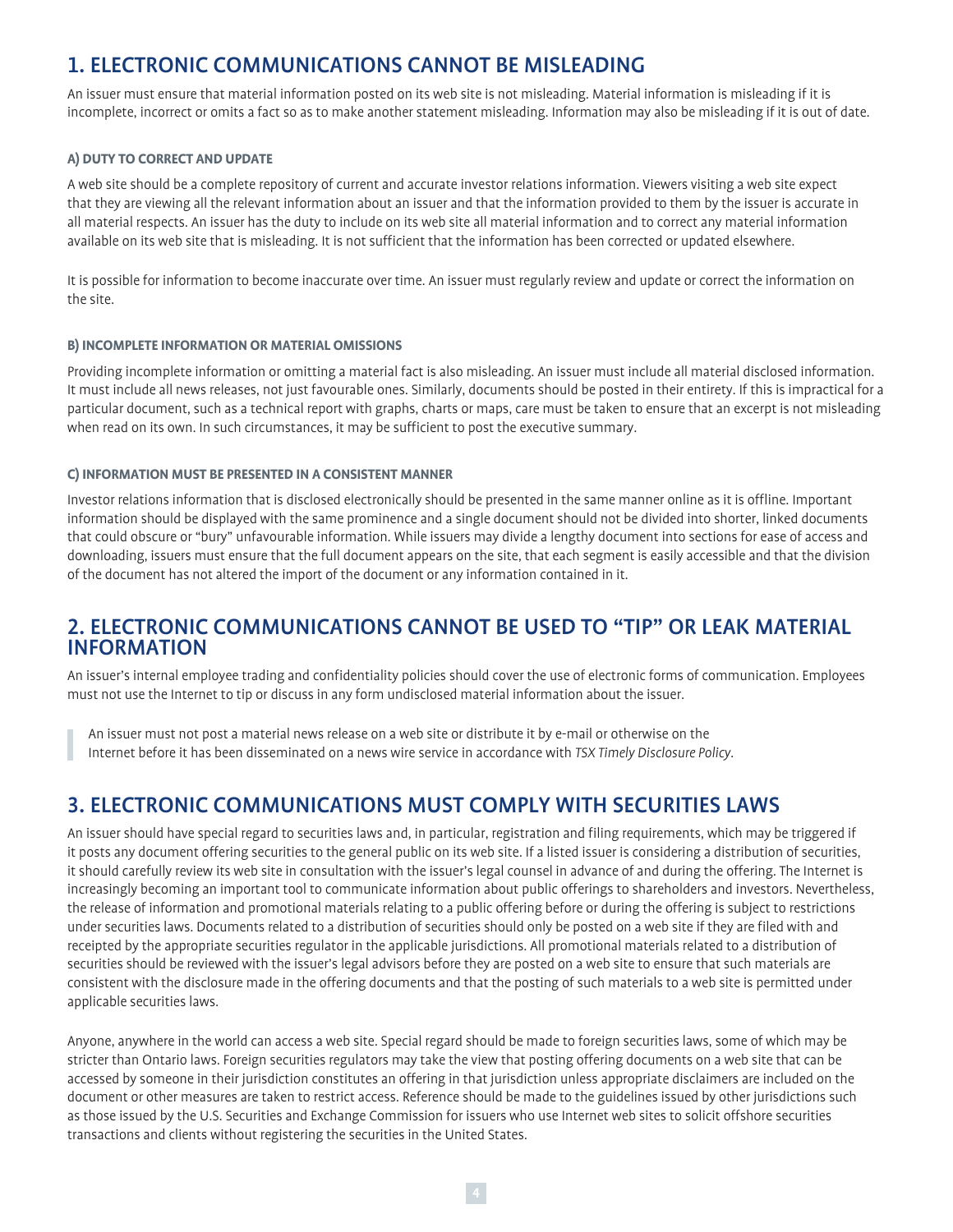# Electronic Communications Guidelines

TSX recommends that listed issuers follow these guidelines when designing a web site, establishing an internal e-mail policy or disseminating information over the Internet.

Unlike the disclosure rules which are applicable to all electronic communications, these guidelines are not hard and fast rules which must be followed. Aspects of these guidelines may not be appropriate for every issuer. An issuer should tailor these guidelines to create an internal policy that is suitable to its particular needs and resources.

Each listed issuer should establish a clear written policy on electronic communications as part of its existing policies governing corporate disclosure, confidentiality and employee trading. Please refer to *TSX Timely Disclosure Policy*.

TSX suggests that the policy describe how its electronic communications are to be structured, supervised and maintained. The policy should be reviewed regularly and updated as necessary. To ensure that the policy is followed, it should be communicated to all individuals of the issuer to whom it will apply.

## 1. WHO SHOULD MONITOR ELECTRONIC COMMUNICATIONS?

TSX recommends that one or more of the officers appointed under the issuer's disclosure policy be made responsible for maintaining, updating and implementing the issuer's policies on electronic communications. Reference should be made to *TSX Timely Disclosure Policy*. These officers should ensure that all investor relations information made available by the issuer on the web site, broadcast via e-mail or otherwise on the Internet complies with applicable securities laws and internal policies. This responsibility includes ensuring the issuer web site is properly reviewed and updated.

## 2. WHAT SHOULD BE ON THE WEB SITE?

#### **A) ALL CORPORATE "TIMELY DISCLOSURE" DOCUMENTS AND OTHER INVESTOR RELATIONS INFORMATION**

TSX recommends that issuers take advantage of Internet technologies and make available through an issuer web site all corporate "timely disclosure" documents and other investor relations information that it deems appropriate. As stated, however, the posting of such documents and information on the web site does not fulfill the issuer's obligation to disseminate such information through a timely news release.

An issuer may either post its own investor relations information or establish links to other web sites that also maintain publicly disclosed documents on behalf of the issuer such as news wire services, SEDAR and stock quote services. "Investor relations information" includes all material public documents such as: the annual report; annual and interim financial statements; the Annual Information Form; news releases; material change reports; information regarding DRIPs; declarations of dividends; redemption notices; management proxy circulars; and any other communications to shareholders.

TSX recommends that an issuer post its investor relations information, particularly its news releases, as soon as possible following dissemination. Documents that an issuer files on SEDAR should be posted concurrently on its web site, as suggested in National Policy 51-201 *Disclosure Standards* or the issuer could create a hyper-link to the SEDAR web site. If an issuer chooses to link to SEDAR or to a news wire web site, a link can be provided directly to the issuer's page on that site, provided that the terms and conditions of the site to which the link is provided do not place restrictions on "deep-linking", or object to "framing" <sup>1</sup> . An issuer providing deep-linking from its web site to a third party web site should consult its legal advisors to assess the legal issues surrounding deep-linking and to ensure the proposed link is effected properly. The practice of deep-linking has given rise to a number of legal issues, including whether permission from the third party must be sought in order to access a web site other than through the homepage and whether the issuer may incur liability in sending a user to a third party site bypassing any disclaimers posted on the homepage of the third party site.

Links to other web sites should be checked regularly to ensure they still work, are up-to-date and accurate. In addition, a disclaimer should be included on the issuer's web site, preferably via a pop-up window, clearly stating that the viewer is leaving the issuer web site and that the issuer is not responsible for the content, accuracy or timeliness of the other site.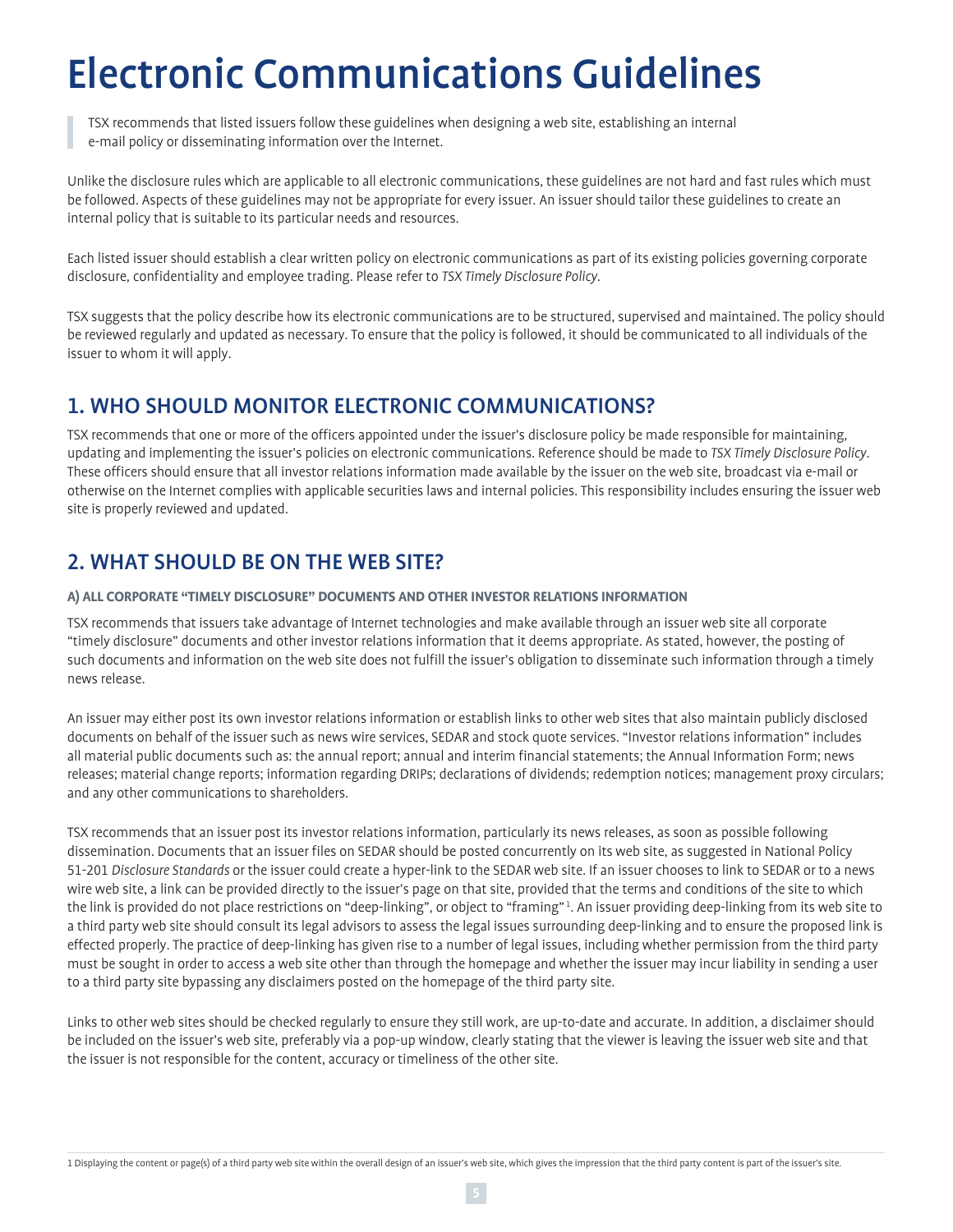#### **B) ALL SUPPLEMENTAL INFORMATION PROVIDED TO ANALYSTS AND OTHER MARKET OBSERVERS BUT NOT OTHERWISE DISTRIBUTED PUBLICLY**

TSX recommends that an issuer that distributes non-material investor relations information to analysts and institutional clients make such supplemental information available to all investors. Supplemental information includes such materials as fact sheets, fact books, slides of investor presentations and transcripts of management investor relations speeches and other materials distributed at investor presentations. Posting supplemental information on a web site is a very useful means of making it generally available.

Keeping in mind that an issuer should design its web site to meet its business needs, TSX recommends that an issuer post all supplemental information on its web site, unless the volume or format makes it impractical. If this is the case, the issuer should describe the information on the web site and provide a contact for the information so that an investor may contact the issuer directly either to obtain a copy of the information or to view the information at the issuer's offices.

In addition to any supplemental information provided by the issuer to analysts, TSX recommends that whenever an issuer is making a planned disclosure of material corporate information in compliance with TSX Timely Disclosure Policy and related guidelines, it should also consider providing dial-in and/or web replay or make transcripts of the related conference call available for a reasonable period of time after the call.

#### **C) INVESTOR RELATIONS CONTACT INFORMATION**

TSX suggests that an issuer provide an e-mail link on its web site for investors to communicate directly with an investor relations representative of the issuer. The issuer policy should specify who may respond to investor inquiries and should provide guidance as to the type of information that may be transmitted electronically. When distributing information electronically the issuer must adhere to TSX and legislative disclosure requirements in order to minimize the potential of selective disclosure of information.

To assure rapid distribution of material information to Internet users who follow the issuer, an issuer may consider establishing an e-mail distribution list, permitting users who access its web site to subscribe to receive electronic delivery of news directly from the issuer. Alternatively, an issuer may consider using software that notifies subscribers automatically when the issuer's web site is updated. The issuer must note, however, that any electronic distribution of material information must be made after the information has been disseminated on a news wire service.

#### **D) ONLINE CONFERENCES**

TSX recommends that issuers hold analyst conference calls and industry conferences in a manner that enables any interested party to listen either by telephone and/ or through a web cast, in accordance with s. 6.7(1) of National Policy 51-201 *Disclosure Standards*.

If an issuer chooses to participate in an online news or investor conference, TSX suggests that participation by the issuer in such online conferences should be governed by the same policy that the issuer has established in respect of its participation in other conferences such as analyst conference calls.

## 3. WHAT SHOULD NOT BE DISTRIBUTED VIA ELECTRONIC COMMUNICATIONS

#### **A) EMPLOYEE MISUSE OF ELECTRONIC COMMUNICATIONS**

Access to e-mail and the Internet can be valuable tools for employees to perform their jobs, however, TSX recommends that clear guidelines should be established as to how employees may use these media. These guidelines should be incorporated into the issuer's disclosure, confidentiality and employee trading policy. Employees should be reminded that their corporate e-mail address is an issuer address and that all correspondence received and sent via e-mail is to be considered corporate correspondence.

Appropriate guidelines should be established about the type of information that may be circulated by e-mail. An issuer should prohibit its employees from participating in Internet chat rooms<sup>2</sup>, newsgroups<sup>3A</sup> or social media<sup>3B</sup> in discussions relating to the issuer or its securities. As stated in s. 6.13 of National Policy 51-201 *Disclosure Standards*, an issuer should also consider requiring employees to report to a designated issuer official any discussion pertaining to the issuer which they find on the Internet. Moreover, communications over the Internet via e-mail may not be secure unless the issuer has appropriate encryption technology. Employees should be warned of the danger of transmitting confidential information externally via unencrypted e-mail.

<sup>2</sup> A chat room is a live electronic forum for discussion among Internet participants.

<sup>3</sup>A A newsgroup is an electronic bulletin board on which Internet participants may post information.

<sup>3</sup>B Social media includes electronic communication through which users create or participate in online communities to share information,

ideas and other content, or to participate in social networking.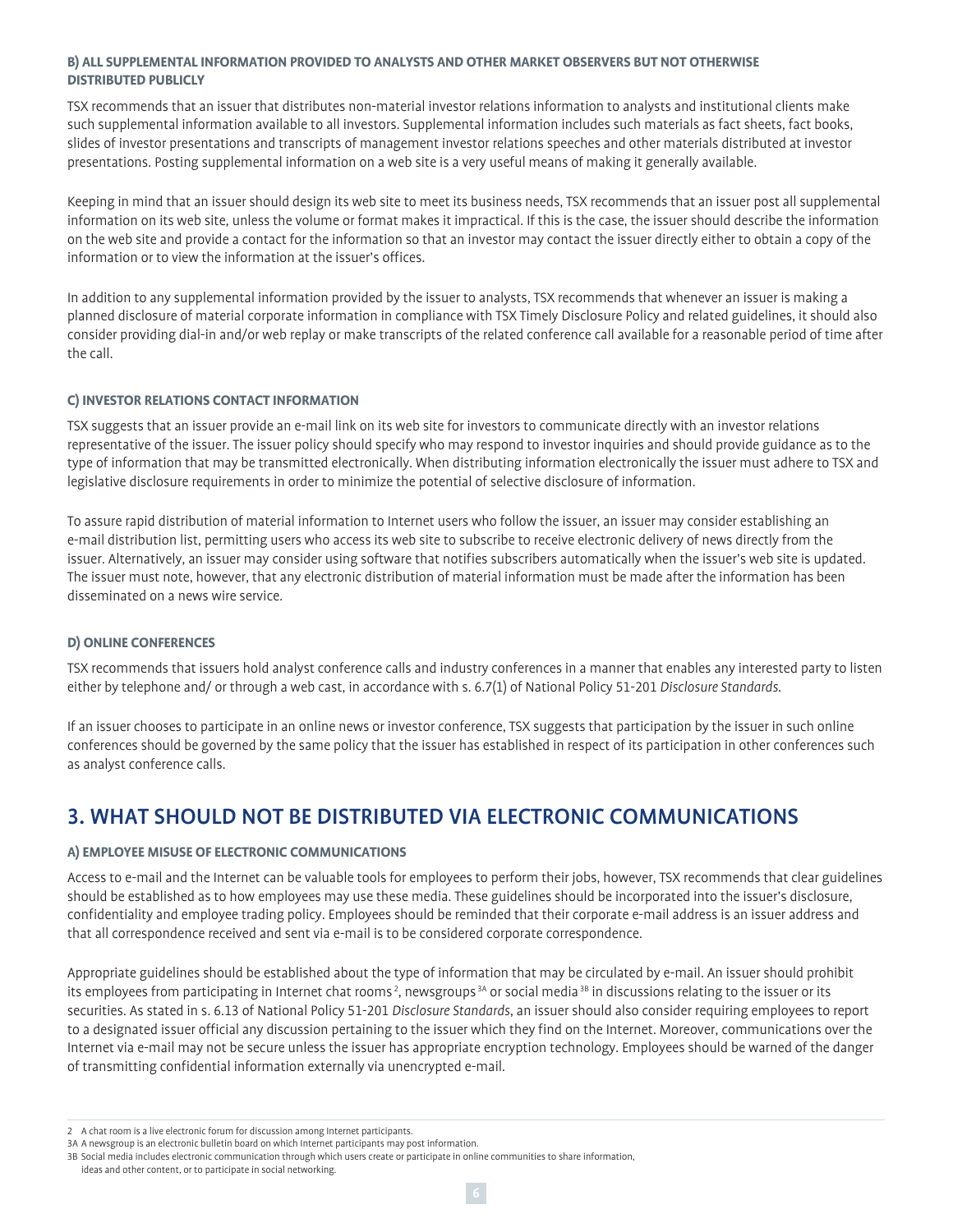#### **B) ANALYST REPORTS AND THIRD PARTY INFORMATION**

As a general practice, TSX recommends that an issuer not post any investor relations information on its web site that is authored by a third party, unless the information was prepared on behalf of the issuer, or is general in nature and not specific to the issuer. For example, if an issuer posts an analyst report or consensus report on its web site, it may be seen to be endorsing the views and conclusions of the report. By posting such information on its site, an issuer may become "entangled" with the report and be legally responsible for the content even though it did not author it. This could also give rise to an obligation to correct the report if the issuer becomes aware that the content is or has become misleading (for example, if the earnings projection is too optimistic).

While TSX recommends that issuers refrain from posting analyst and consensus reports on their web sites, it recognizes that some issuers take a different view. If an issuer chooses to post any third party reports on its web site, TSX recommends that extreme caution be exercised. An issuer's policy on posting analyst reports should address the following concerns:

- permission to reprint a report should be obtained in advance from the third party, since reports are subject to copyright protection;
- the information should clearly be identified as representing the views of the third party and not necessarily those of the issuer;
- the entire report should be reproduced so that it is not misleading;
- any updates, including changes in recommendations, should also be posted so the issuer's web site will not contain out-of-date and possibly misleading information;
- all third party reports should be posted.

Instead of posting third party reports on its web site, an alternative approach is for an issuer to provide a list of all analysts who follow the issuer or all consensus reports issued regarding the issuer together with contact information so that investors may contact the third party directly. If an issuer chooses to provide its investors with a list of analysts and other third party authors, the list should be complete and include all analysts and other third party authors that the issuer knows to follow it, regardless of the content of their reports. Since issuers are not obligated to keep track of every third party that follows them or develops a consensus report regarding the issuer, it may be onerous to compile an accurate and complete list that is not misleading to investors.

Concerns also exist regarding the posting of media articles, including radio, television and online news reports, about an issuer on the issuer's web site. TSX recommends that issuers refrain from posting media articles on their web sites as it is very difficult for an issuer to ensure that it is posting all relevant articles to its web site. If an issuer chooses to do so, it must make every effort to ensure that all significant articles concerning the issuer are posted to the web site and that negative and positive articles are given similar prominence. Also, given the frequency with which media articles may appear, the issuer will have to regularly update the articles posted on its web site.

#### **C) THIRD PARTY LINKS**

As stated above, an issuer may establish hyperlinks between its web site and third party sites. If an issuer creates a hyperlink to a third party site, there is a risk that a viewer will not realize that he or she has left the issuer's web site. TSX recommends that the issuer include a disclaimer stating clearly that the viewer is leaving the issuer web site and that the issuer is not responsible for the content, accuracy or timeliness of the other site.

#### **D) THE BLURRED LINE BETWEEN INVESTOR AND PROMOTIONAL INFORMATION**

TSX recommends that an issuer clearly identify and separate its investor information from other information on its web site. In particular, promotional, sales and marketing information should not be included on the same web pages as investor relations information. An issuer's web site should clearly distinguish sections containing investor relations information from sections containing other information.

### 4. WHEN SHOULD INFORMATION BE REMOVED FROM A WEB SITE?

Care should be taken to make sure that information that is inaccurate or out-of-date no longer appears on the web site. The currency of information on a web site will vary depending on the nature of the information. An issuer may retain on its web site its annual financial statements for a full year while removing other information such as frequent product releases more quickly. An issuer should review the types of information it posts on its web site and develop a consistent policy for the posting and removal of such different types of information. Issuers may delete or remove inaccurate information from the web site, as long as a correction has been posted. In addition, TSX recommends that issuers establish an archiving system to store and provide access to information that is no longer current. An electronic archive is a repository of information which has been removed from the web site but which can still be accessed from the web site through a link. To assist investors in determining the currency of the information on the site, TSX recommends that an issuer date the first page of each document as it is posted on the web site.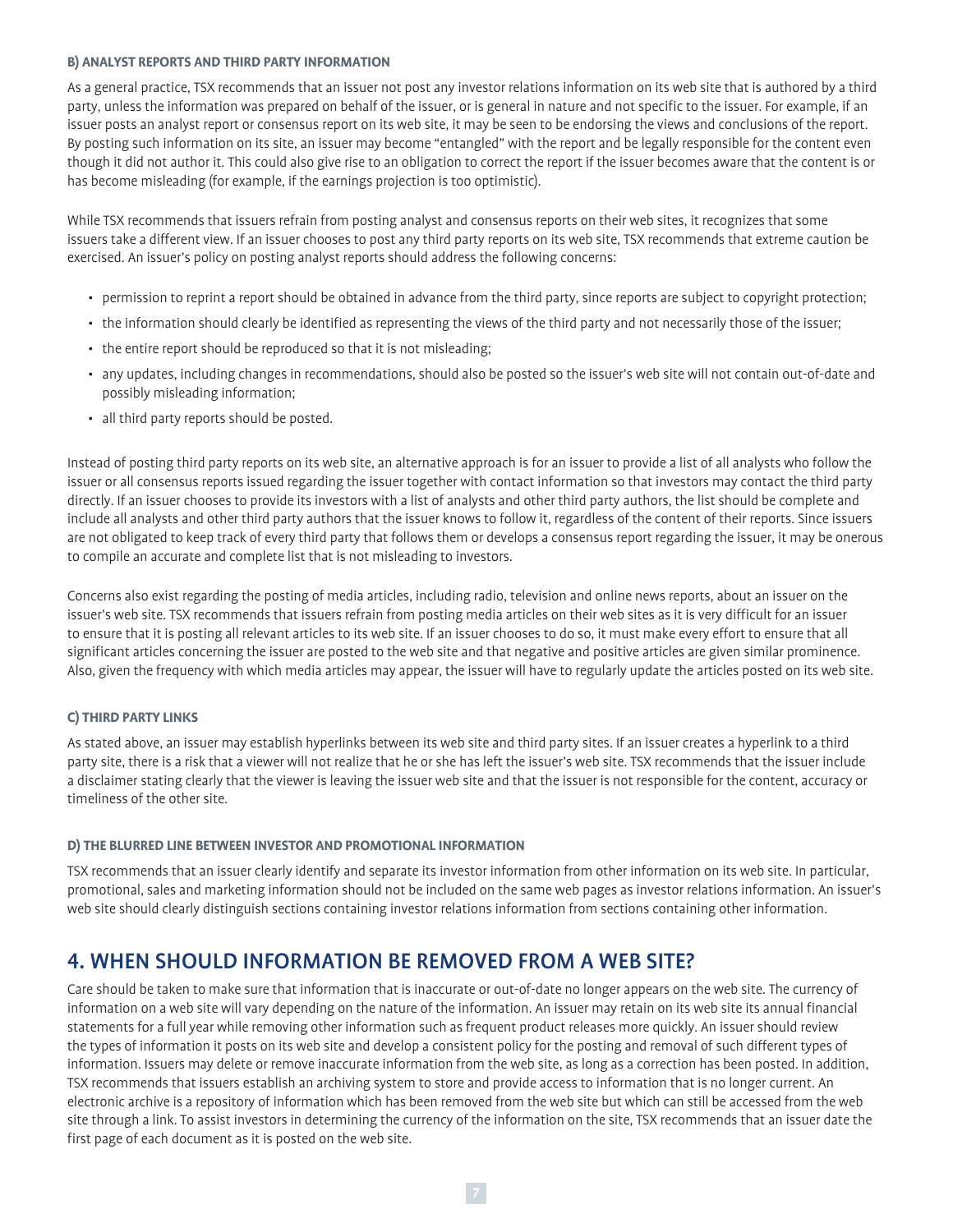TSX recommends that the issuer's policy establish a minimum retention period for material corporate information that it posts on its web site. Different types of information may be retained for a different period of time. For example, the issuer may decide to retain all news releases on the site for a period of one year from the date of issue. In contrast, the issuer may decide that investors would want to access its financials for a longer period (e.g., two years for quarterlies and five years for annuals).

Issuers should also maintain a log of the date and content of all material information that it has posted and removed from the web site. Issuers should also try to ensure that the information posted on their web site is made available in a manner that makes it accessible by others so that it can be used for subsequent reference and is capable of being retained (e.g., printer friendly versions and save/ download buttons).

### 5. RUMOURS ON THE INTERNET

Rumours about the issuer may appear in chat rooms, newsgroups, and on social media. Rumours may spread more quickly and more widely on the Internet than by other media. Market Surveillance monitors chat rooms, newsgroups, and social media to identify rumours about TSX listed issuers that may influence the trading activity of their stocks. *TSX Timely Disclosure Policy* addresses how an issuer should respond to rumours. An issuer is not expected to monitor chat rooms, newsgroups or social media for rumours about itself. Nevertheless, TSX recommends that the issuer's standard policy for addressing rumours apply to those on the Internet.

Whether an issuer should respond to a rumour depends on the circumstances. TSX suggests that the issuer should consider the market impact of the rumour and the degree of accuracy and significance to the issuer. In general, TSX recommends against an issuer participating in a chat room, newsgroup or social media to dispel or clarify a rumour as such action may give rise to selective disclosure concerns and may create the expectation that the issuer will always respond. Instead, the issuer should issue a news release to ensure widespread dissemination of its statement.

If an issuer becomes aware of a rumour in a chat room, newsgroup or on social media or any other source that may have a material impact on the price of its stock, it should immediately contact Market Surveillance. If the information is false and is materially influencing the trading activity of the issuer's securities, it may consider issuing a clarifying news release. The issuer should contact Market Surveillance so that they can monitor trading in the issuer's securities. If Market Surveillance determines that trading is being affected by the rumour, it may require the issuer to issue a news release stating that there are no corporate developments to explain the market activity.

## 6. LEGAL DISCLAIMERS

Corporate disclosure by electronic communications gives rise to many legal issues. The use of legal disclaimers on corporate web sites is commonplace. It is in the best interests of an issuer to consult with its legal advisors to discuss the appropriateness and effectiveness of including legal disclaimers about the accuracy, timeliness and completeness of the information posted on its web site. Issuers should also review with their legal advisors the placement and wording of legal disclaimers on web sites. It is critical that disclaimers be easily visible to all users of the web site and that they be written in plain language such that the content of the disclaimer is easily and quickly read and understood.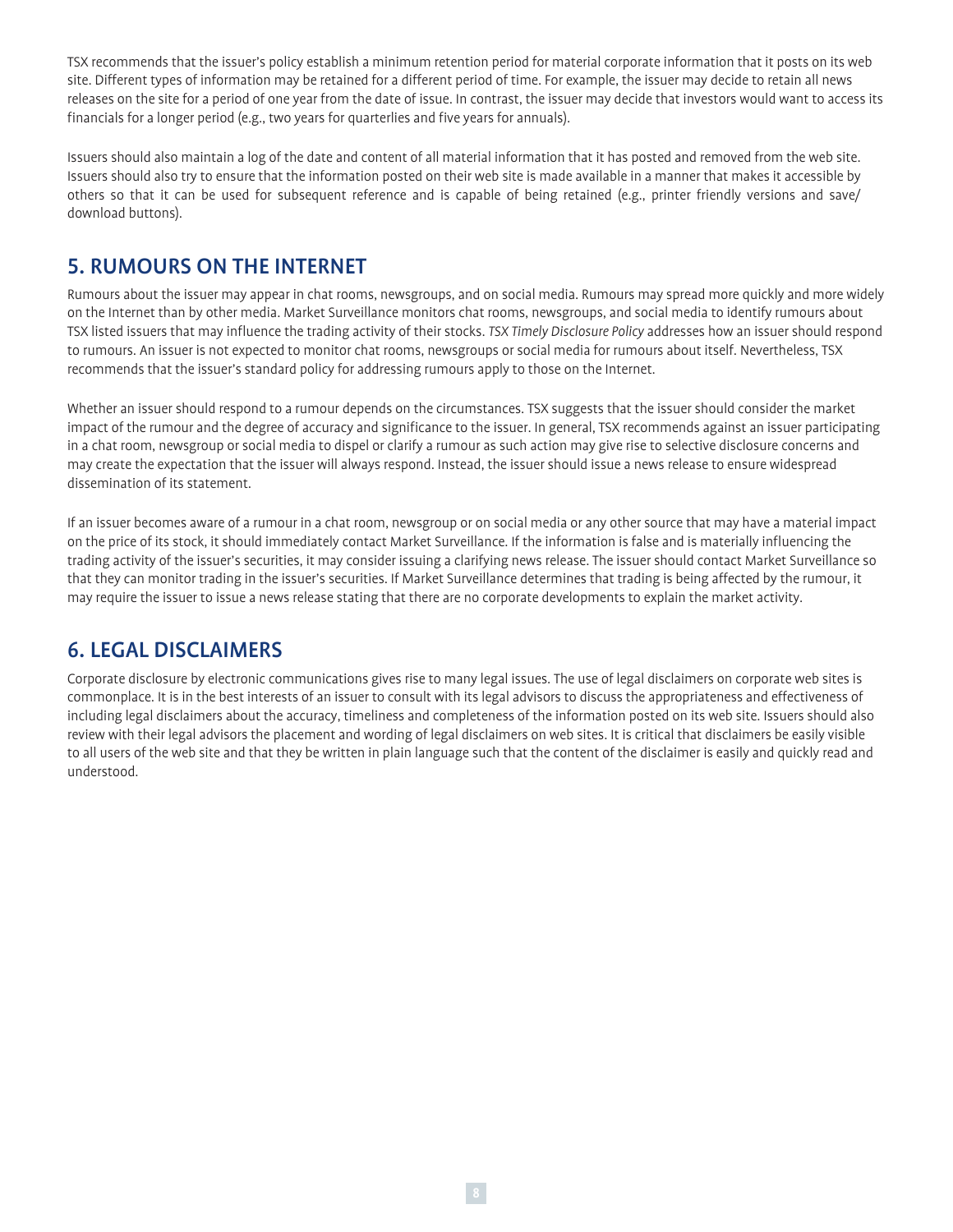# Maintaining Site Integrity

Electronic communications on the Internet are not always secure. TSX recommends that an issuer establish procedures to assure maximum security of its web site and e-mail. As electronic technologies evolve, security measures also evolve. To ensure the security of its electronic communications, TSX suggests that an issuer:

- review and update its security systems regularly;
- be aware that it might be possible for unauthorized persons to alter the content of the site;
- monitor the integrity of its web site address to make sure that the site is accessible and has not been altered.

## Toronto Stock Exchange Monitoring of the Internet

TSX regularly monitors listed issuer web sites as well as chat rooms, newsgroups, and social media on the Internet. TSX has the capability to review alterations to listed issuer web sites and to perform random searches of the Internet to identify active discussions relating to listed issuers. However, such monitoring can never be exhaustive. Issuers are responsible for maintaining their web site and should continue to make Market Surveillance aware of significant rumours or problems relating to Internet discussions.